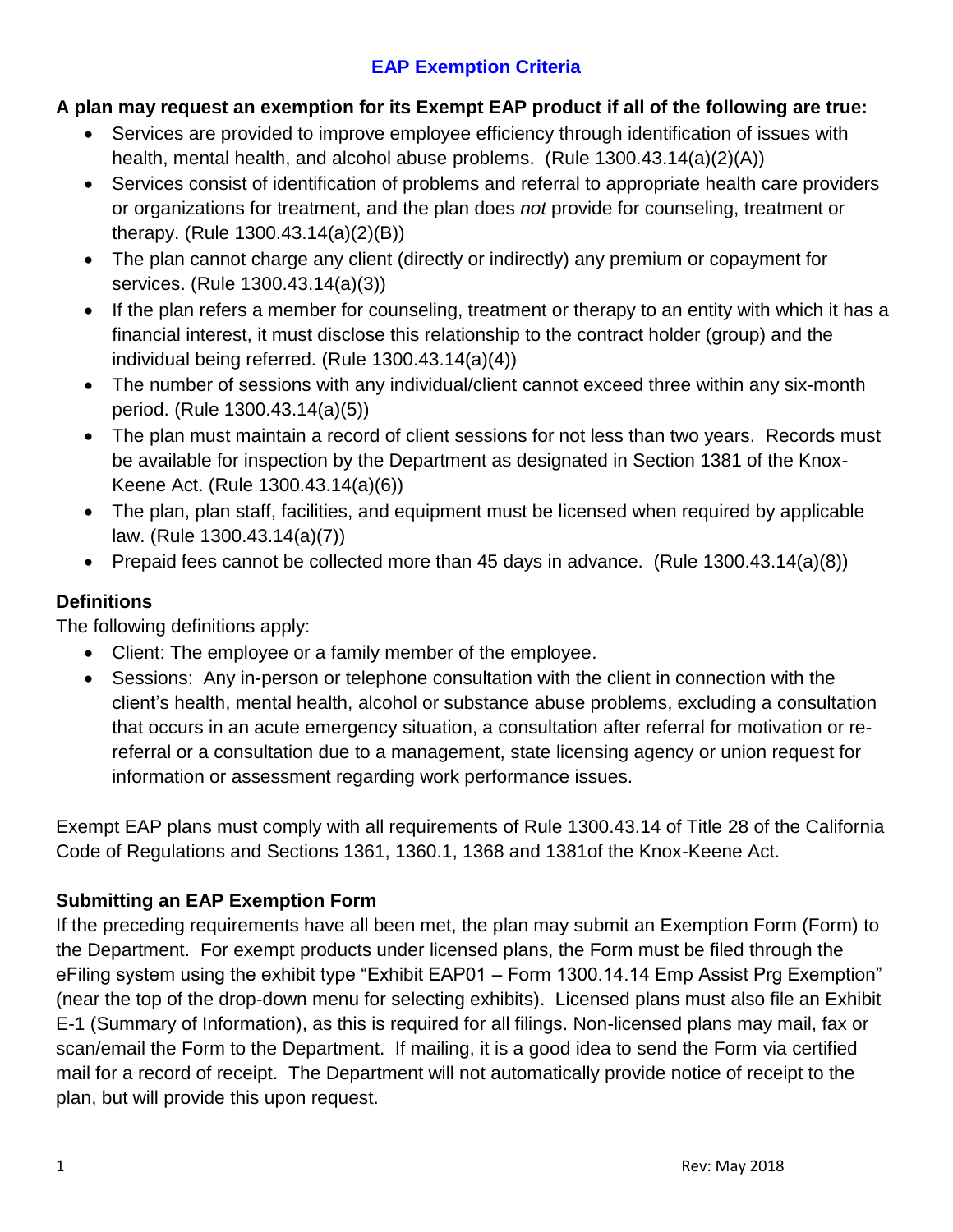Completed Forms for non-licensed plans should be provided to the Department as follows:

**Mail:** Department of Managed Health Care Office of Plan Licensing Attention: EAP Coordinator 980 9th Street, Suite 500 Sacramento, CA 95814 **Fax:** 916-324-9046 Attention: EAP Coordinator **Email:** EAPfiling@dmhc.ca.gov **Contact:** For questions regarding EAP Exemption Forms, please contact the EAP Coordinator 916-324-9046

**See page 3 for EAP Exemption Form Instructions and Knox-Keene Requirements for exempt EAP plans.**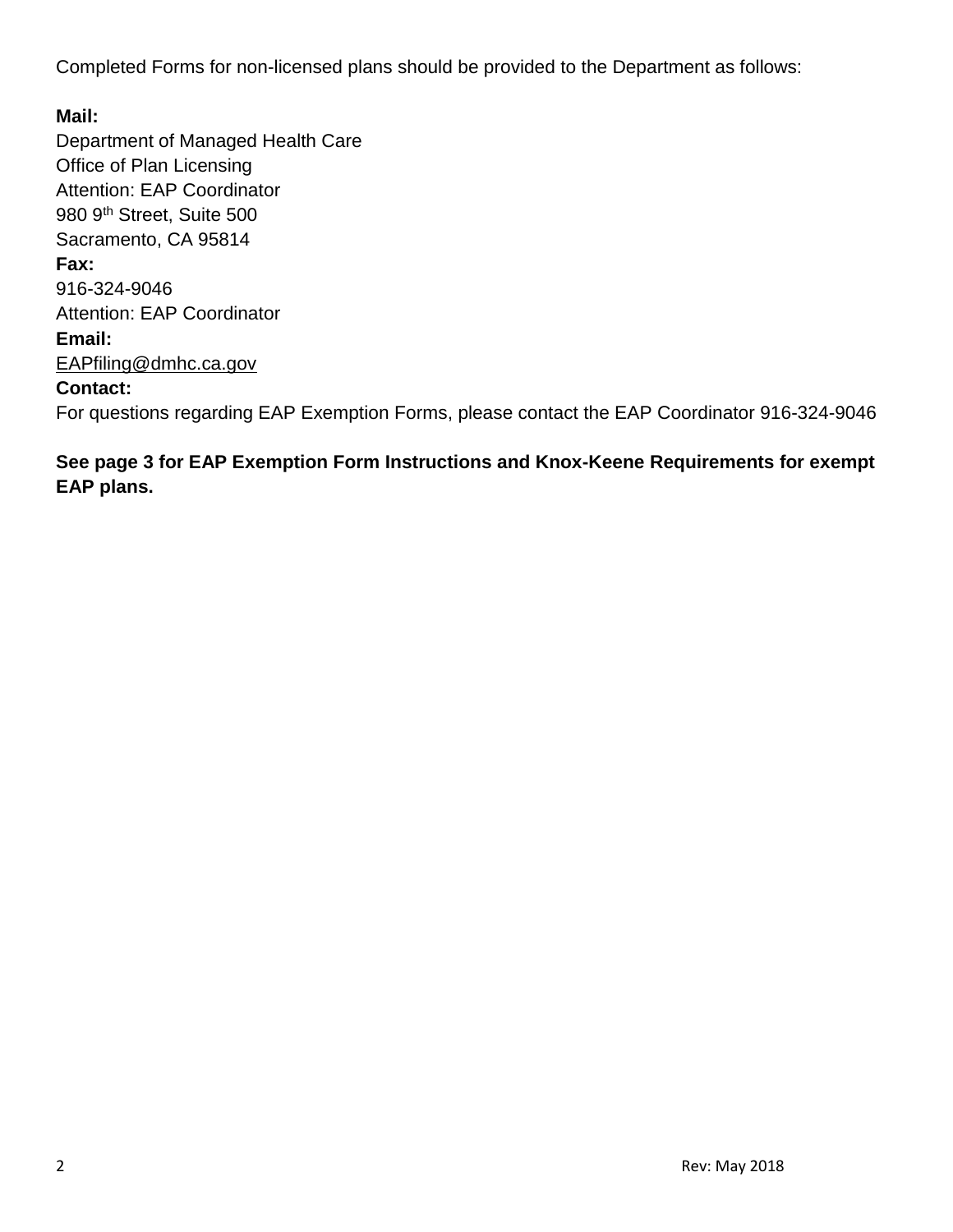### **EAP Exemption Form Instructions and Knox-Keene Requirements**

#### **There are six questions on the Form:**

- 1. Legal name of person or entity filing this notice *Response*: The legal name of the plan.
- 2. Address of principal office *Response*: Physical address of the plan and the mailing address, if different.
- 3. Fictitious name(s) used in connection with the operation of employee assistance program Response: The specific name of the EAP product for which the plan is requesting an exemption. This is important, as some plans have both exempt and non-exempt EAP products. The plan should also indicate any fictitious (dba) names. Please indicate wither the name indicated here is a product name or a fictitious name.
- 4. Identify each location at which the plan maintains records subject to inspection by the Director under Rule 1300.43.14(a)(6). (If space is insufficient, provide additional information on a separate sheet.)

*Response*: All physical locations at which records are held for the exempt EAP plan.

5. Name, title, address and telephone number of the representative who can be contacted concerning the Form

*Response*: Primary contact's name, title, address and phone number. Though the Form does not require it, an email address is helpful, as it provides for an effective means of communication between the EAP plan and the Department.

6. The person/entity filing this notice declares hereby that it is in compliance with the provisions of Rule 1300.43.14 and undertakes to amend this notice within 30 days of material change in the information specified in its current notice as filed with the Director of the Department of Managed Health Care.

*Response*: The plan must complete all information regarding the individual signing on behalf of the plan. The Form must be signed and dated.

The initial Exemption Form and amendments are valid for 24 months, unless there is a material change (See question six above). The plan should check the appropriate box at the top of the Form indicating whether it is an Original Notice or an Amendment to the Original Notice. It is the plan's responsibility to update the Form when required.

### **Continued Requirements of the Knox-Keene Act:**

If the plan meets the criteria established on the first page of this document (i.e., Rule 1300.43.14), it may request an exemption from compliance with the Knox-Keene Act; however, four Sections of the Act must be complied with:

### **Section 1360 – Untrue or misleading advertisement or solicitations**

The plan may not use advertisement that is untrue or misleading

### **Section 1360.1 – Representations respecting implication of licensing**

The plan may not represent that it has been approved or recommended by the Department.

### **Section 1368 – Grievance system**

The plan must maintain a grievance system that is compliant with this Section.